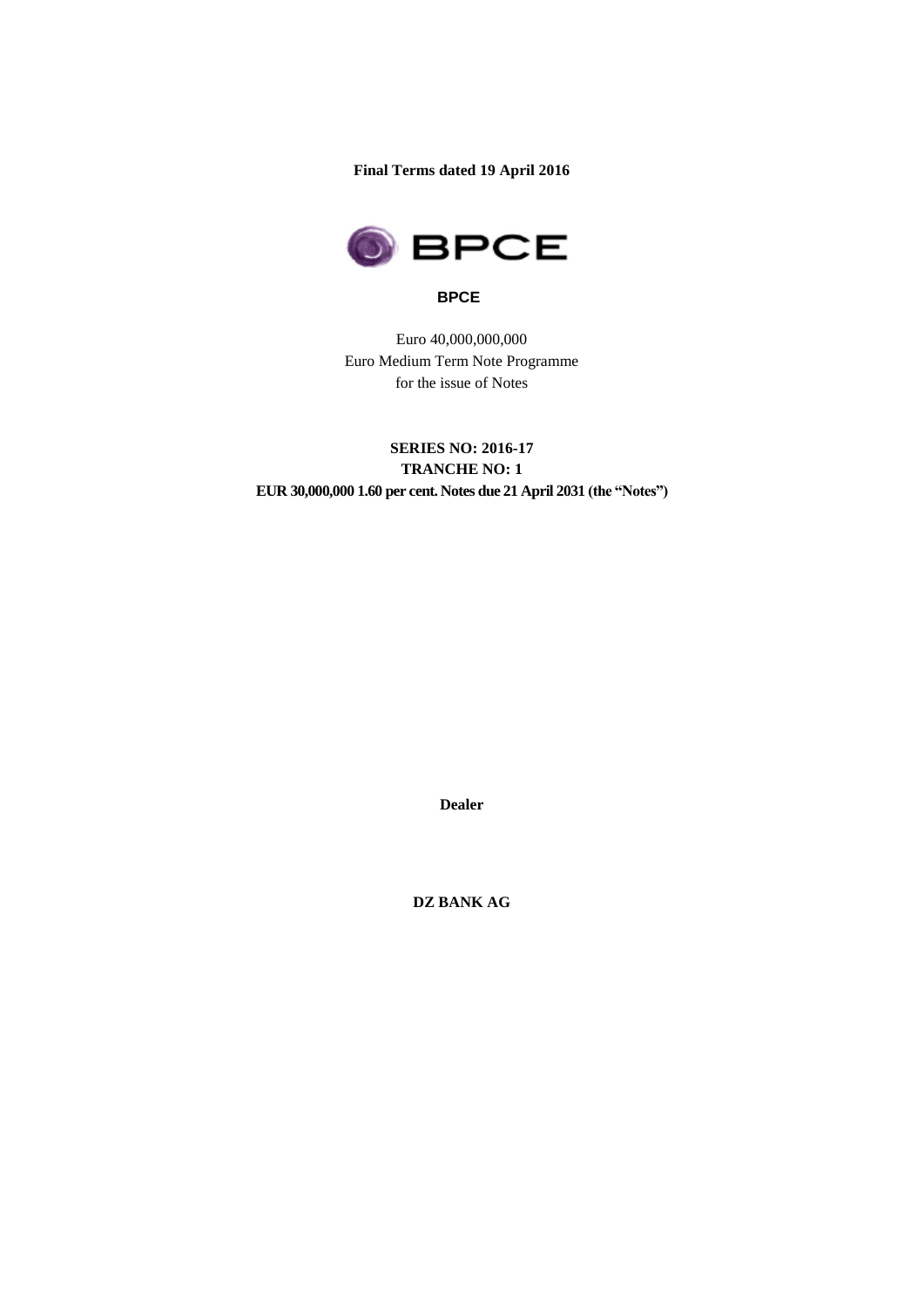#### **PART A – CONTRACTUAL TERMS**

Terms used herein shall be deemed to be defined as such for the purposes of the Conditions (the "**Conditions**") set forth in the Base Prospectus dated 18 November 2015 which received visa n°15-588 from the *Autorité des marchés financiers* (the "**AMF**") on 18 November 2015 and the Base Prospectus Supplements dated 29 February 2016 and 5 April 2016 which received visa n°16-062 and n°16-118 from the AMF on 29 February 2016 and 5 April 2016 (the "**Supplements**") which together constitute a base prospectus for the purposes of the Prospectus Directive (Directive 2003/71/EC), as amended (the "**Prospectus Directive**").

This document constitutes the Final Terms of the Notes described herein for the purposes of Article 5.4 of the Prospectus Directive and must be read in conjunction with such Base Prospectus as so supplemented. Full information on the Issuer and the offer of the Notes is only available on the basis of the combination of these Final Terms and the Base Prospectus as so supplemented. The Base Prospectus and the Base Prospectus Supplements are available for viewing at the office of the Fiscal Agent or each of the Paying Agents and on the website of the AMF (www.amf-france.org) and copies may be obtained from BPCE, 50 avenue Pierre Mendès-France, 75013 Paris, France.

| 1. | Issuer:                    |                                   | <b>BPCE</b>                                                                                                                                                  |
|----|----------------------------|-----------------------------------|--------------------------------------------------------------------------------------------------------------------------------------------------------------|
| 2. | (i)                        | Series Number:                    | 2016-17                                                                                                                                                      |
|    | (ii)                       | Tranche Number:                   | $\mathbf 1$                                                                                                                                                  |
| 3. |                            | Specified Currency or Currencies: | Euro ("EUR")                                                                                                                                                 |
| 4. | Aggregate Nominal Amount:  |                                   |                                                                                                                                                              |
|    | (i)                        | Series:                           | EUR 30,000,000                                                                                                                                               |
|    | (ii)                       | Tranche:                          | EUR 30,000,000                                                                                                                                               |
| 5. | Issue Price:               |                                   | 100.00 per cent. of the Aggregate Nominal Amount                                                                                                             |
| 6. | Specified Denomination(s): |                                   | EUR 100,000                                                                                                                                                  |
| 7. | (i)                        | Issue Date:                       | 21 April 2016                                                                                                                                                |
|    | (ii)                       | Interest Commencement Date:       | <b>Issue Date</b>                                                                                                                                            |
| 8. |                            | <b>Interest Basis:</b>            | 1.60 per cent. Fixed Rate<br>(further particulars specified below)                                                                                           |
| 9. |                            | Maturity Date:                    | 21 April 2031                                                                                                                                                |
|    |                            | 10. Redemption Basis:             | Subject to any purchase and cancellation or early<br>redemption, the Notes will be redeemed on the Maturity<br>Date at 100 per cent. of their nominal amount |
|    |                            | 11. Change of Interest Basis:     | Not Applicable                                                                                                                                               |
|    |                            | 12. Put/Call Options:             | Not Applicable                                                                                                                                               |
|    | 13. $(i)$                  | Status of the Notes:              | <b>Senior Notes</b>                                                                                                                                          |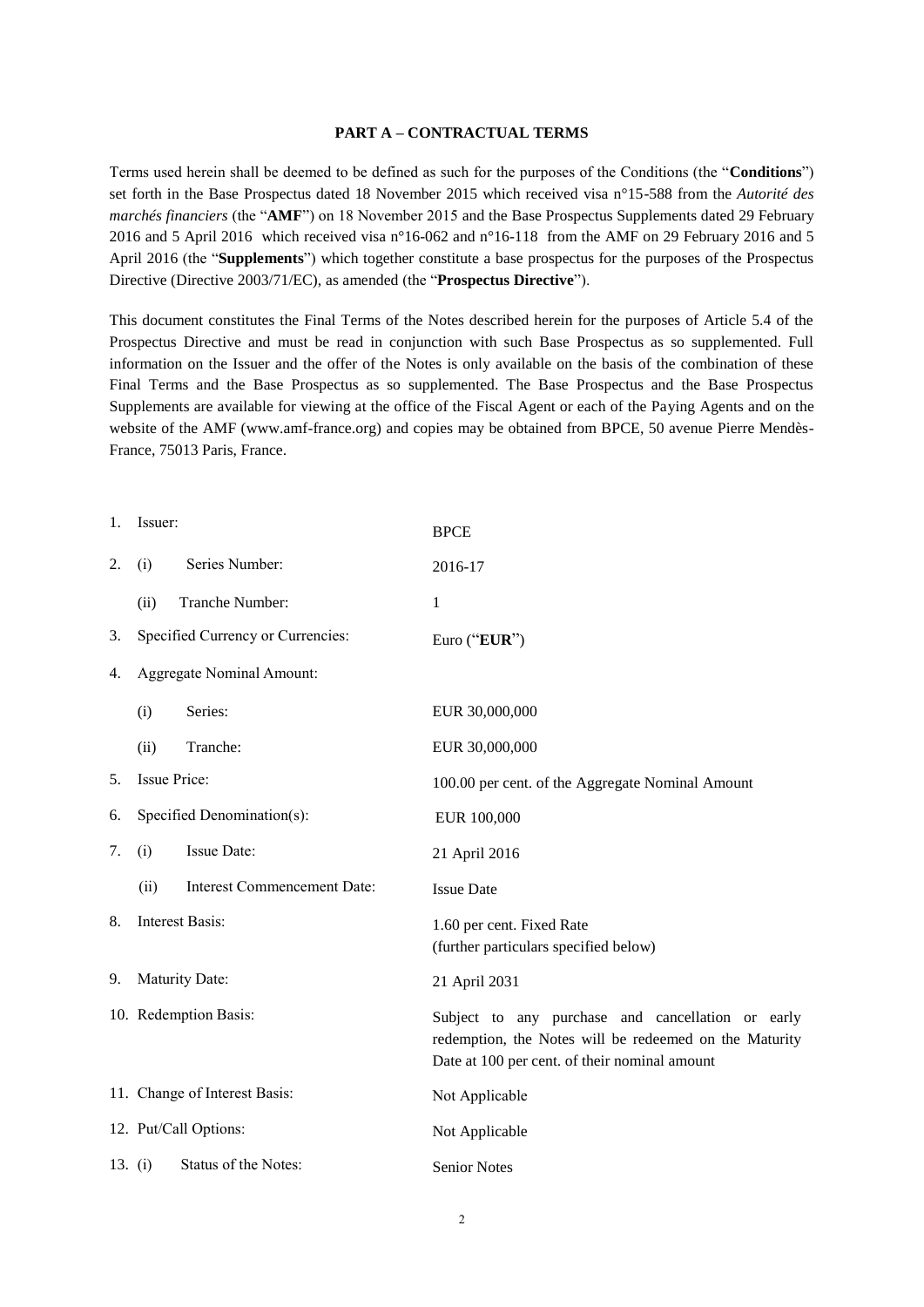(ii) Dates of the corporate authorisations for issuance of Notes obtained: Decision of the *Directoire* of the Issuer 27 April 2015 and decision of Mr. Jean-Philippe Berthaut, Head of Group Funding, dated 12 April 2016

## **PROVISIONS RELATING TO INTEREST (IF ANY) PAYABLE**

|  |                             | 14. Fixed Rate Note Provisions                                                                                                                                                                                                  | Applicable                                                                               |
|--|-----------------------------|---------------------------------------------------------------------------------------------------------------------------------------------------------------------------------------------------------------------------------|------------------------------------------------------------------------------------------|
|  | (i)                         | Rate of Interest:                                                                                                                                                                                                               | 1.60 per cent. per annum payable in arrear on each Interest<br>Payment Date              |
|  | (ii)                        | Resettable:                                                                                                                                                                                                                     | Not Applicable                                                                           |
|  | (iii)                       | <b>Interest Payment Dates:</b>                                                                                                                                                                                                  | 21 April in each year commencing on 21 April 2017 to and<br>including the Maturity Date. |
|  | (iv)                        | <b>Fixed Coupon Amount:</b>                                                                                                                                                                                                     | EUR 1,600 per Note of EUR 100,000 Specified<br>Denomination                              |
|  | (v)                         | Day Count Fraction:                                                                                                                                                                                                             | Actual/Actual (ICMA)                                                                     |
|  | (vi)                        | <b>Determination Dates:</b>                                                                                                                                                                                                     | 21 April in each year                                                                    |
|  |                             | (vii) Payments on Non-Business Days                                                                                                                                                                                             | As per Conditions                                                                        |
|  |                             | 15. Floating Rate Note Provisions                                                                                                                                                                                               | Not Applicable                                                                           |
|  |                             | 16. Zero Coupon Note Provisions                                                                                                                                                                                                 | Not Applicable                                                                           |
|  |                             | 17. Inflation Linked Interest Note Provisions                                                                                                                                                                                   | Not Applicable                                                                           |
|  |                             | PROVISIONS RELATING TO REDEMPTION                                                                                                                                                                                               |                                                                                          |
|  |                             | 18. Call Option                                                                                                                                                                                                                 | Not Applicable                                                                           |
|  |                             | 19. Put Option                                                                                                                                                                                                                  | Not Applicable                                                                           |
|  |                             | 20. Final Redemption Amount of each Note                                                                                                                                                                                        | EUR 100,000 per Note of EUR 100,000 Specified<br>Denomination                            |
|  |                             | Inflation Linked Notes - Provisions relating<br>to the Final Redemption Amount:                                                                                                                                                 | Not Applicable                                                                           |
|  | 21. Early Redemption Amount |                                                                                                                                                                                                                                 |                                                                                          |
|  | (i)                         | Early Redemption Amount(s) of each<br>Note payable on redemption for<br>taxation reasons (Condition $6(h)$ ), for<br>illegality (Condition $6(k)$ ) or on event<br>of default in the case of the Senior<br>Notes (Condition 9): | EUR 100,000 per Note of EUR 100,000 Specified<br>Denomination                            |
|  | (ii)                        | Redemption for taxation reasons<br>permitted on days others than Interest<br>Payment Dates (Condition 6(h)):                                                                                                                    | Yes                                                                                      |
|  | (iii)                       | Unmatured Coupons to become void                                                                                                                                                                                                |                                                                                          |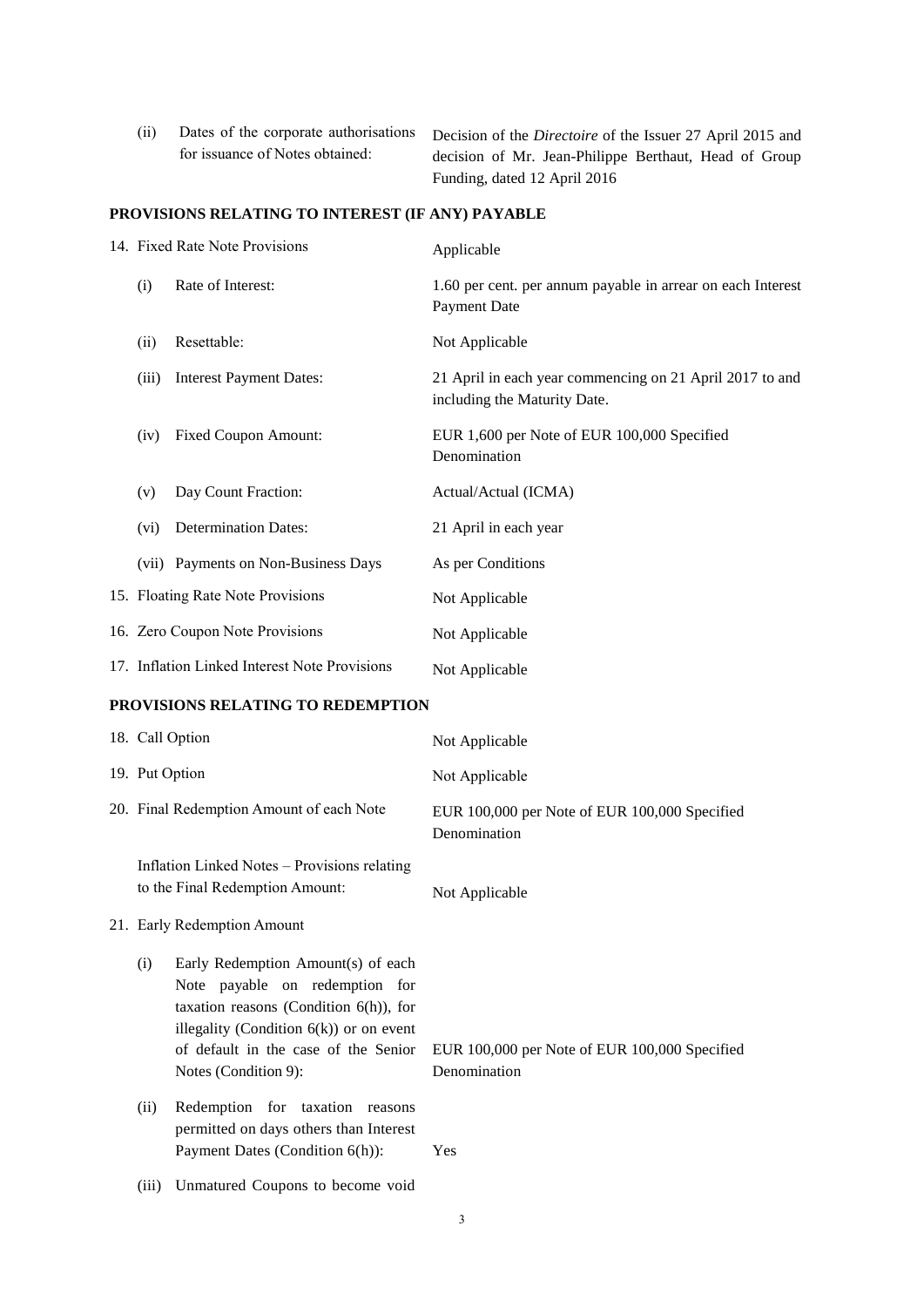upon early redemption (Materialised Bearer Notes only) (Condition 7(f)): Not Applicable

## **GENERAL PROVISIONS APPLICABLE TO THE NOTES**

| 22. Form of Notes:                                                                                                          |                                                                                                                  | <b>Dematerialised Notes</b>                                                                                                                                                                                                                                                                                                                                                                                                                                                                                  |  |
|-----------------------------------------------------------------------------------------------------------------------------|------------------------------------------------------------------------------------------------------------------|--------------------------------------------------------------------------------------------------------------------------------------------------------------------------------------------------------------------------------------------------------------------------------------------------------------------------------------------------------------------------------------------------------------------------------------------------------------------------------------------------------------|--|
| (i)                                                                                                                         | Form of Dematerialised Notes:                                                                                    | Bearer form (au porteur)                                                                                                                                                                                                                                                                                                                                                                                                                                                                                     |  |
| (ii)                                                                                                                        | <b>Registration Agent:</b>                                                                                       | Not Applicable                                                                                                                                                                                                                                                                                                                                                                                                                                                                                               |  |
| (iii)                                                                                                                       | Temporary Global Certificate:                                                                                    | Not Applicable                                                                                                                                                                                                                                                                                                                                                                                                                                                                                               |  |
| (iv)                                                                                                                        | Applicable TEFRA exemption:                                                                                      | Not Applicable                                                                                                                                                                                                                                                                                                                                                                                                                                                                                               |  |
|                                                                                                                             | 23. Financial Centre(s):                                                                                         | Not Applicable                                                                                                                                                                                                                                                                                                                                                                                                                                                                                               |  |
| 24. Talons for future Coupons or Receipts to be<br>attached to Definitive Notes (and dates on<br>which such Talons mature): |                                                                                                                  | Not Applicable                                                                                                                                                                                                                                                                                                                                                                                                                                                                                               |  |
| 25. Details relating to Instalment Notes: amount<br>of each instalment, date on which each<br>payment is to be made:        |                                                                                                                  | Not Applicable                                                                                                                                                                                                                                                                                                                                                                                                                                                                                               |  |
|                                                                                                                             | 26. Redenomination provisions:                                                                                   | Not Applicable                                                                                                                                                                                                                                                                                                                                                                                                                                                                                               |  |
|                                                                                                                             | 27. Purchase in accordance with Article L.213-1<br>A and D.213-1 A of the French Code<br>monétaire et financier: | Applicable                                                                                                                                                                                                                                                                                                                                                                                                                                                                                                   |  |
|                                                                                                                             | 28. Consolidation provisions:                                                                                    | Not Applicable                                                                                                                                                                                                                                                                                                                                                                                                                                                                                               |  |
| 29. Masse:                                                                                                                  |                                                                                                                  | Contractual Masse shall apply<br>Name and address of the Representative:<br>MCM AVOCAT, Selarl d'avocats interbarreaux inscrite au<br>Barreau de Paris<br>10, rue de Sèze<br>75009 Paris<br>France<br>Represented by Maître Antoine Lachenaud, Co-gérant -<br>associé<br>Name and address of the alternate Representative:<br>Maître Philippe Maisonneuve<br>Avocat<br>10, rue de Sèze<br>75009 Paris<br>France<br>The Representative will receive a remuneration of Euro<br>2,000 (excluding VAT) per year. |  |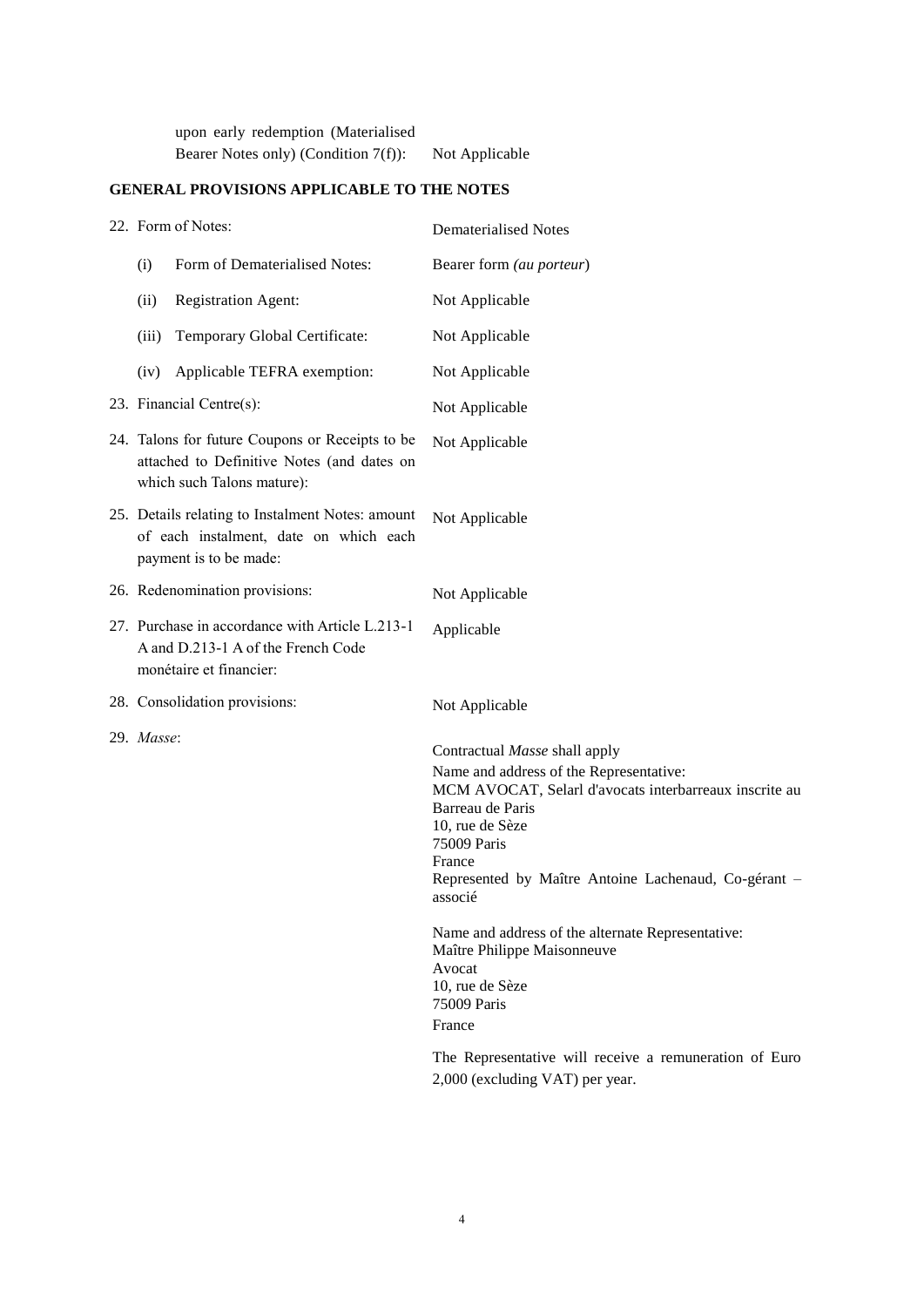## **RESPONSIBILITY**

The Issuer accepts responsibility for the information contained in these Final Terms.

Signed on behalf of BPCE

Duly represented by:Jean-Philippe Berthaut, Head of Group Funding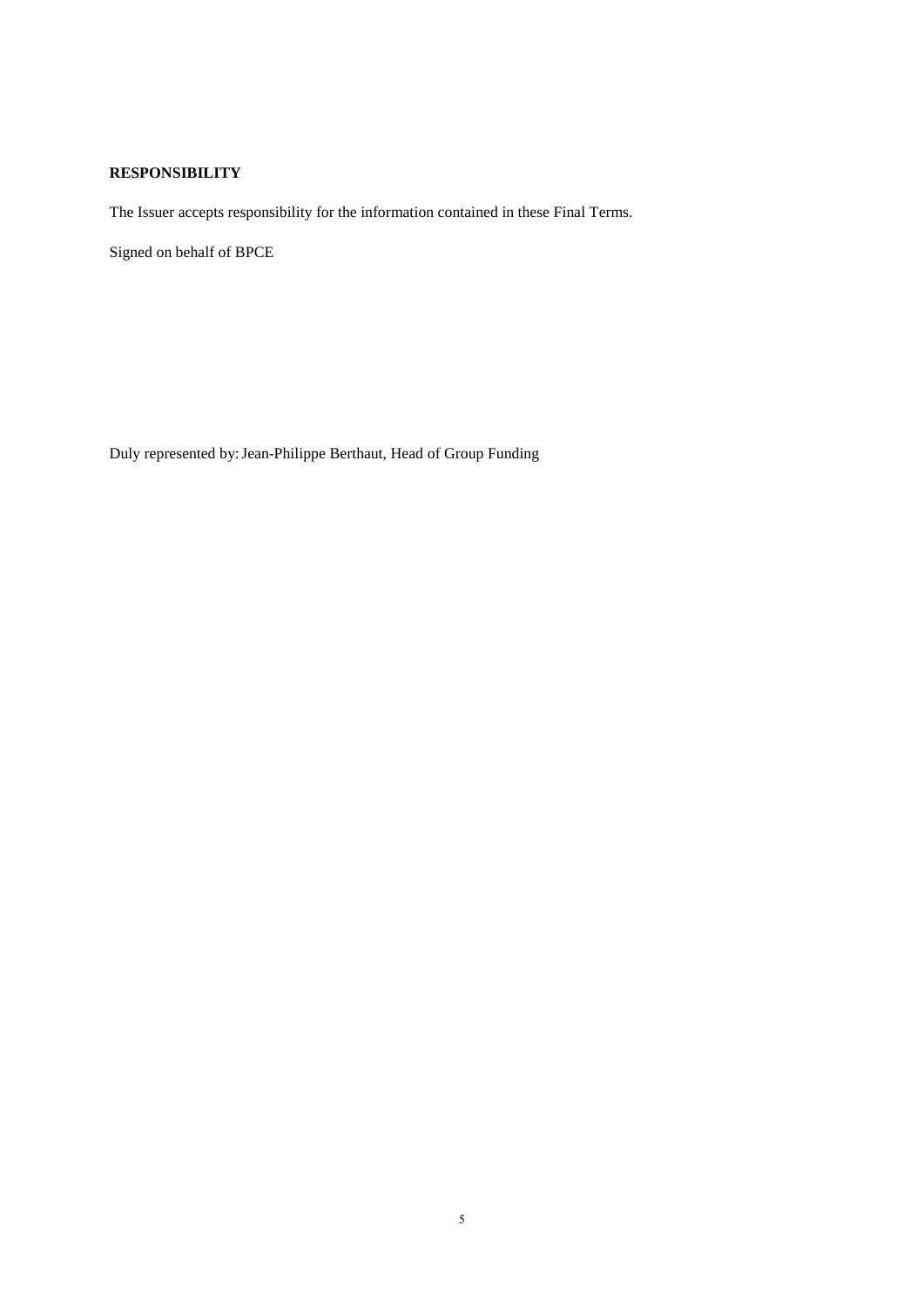#### **PART B – OTHER INFORMATION**

### **1. LISTING AND ADMISSION TO TRADING**

(i) Listing and Admission to trading: Application has been made by the Issuer (or on its behalf) for the Notes to be listed and admitted to trading on Euronext Paris with effect from the Issue Date.

(ii) Estimate of total expenses related to admission to trading: EUR 7,600

### **2. RATINGS**

Ratings: The Notes to be issued are expected to be rated:

S & P: A

S&P is established in the European Union and registered under Regulation (EC) No 1060/2009 as amended.

### **3. NOTIFICATION**

Not Applicable

### **4. INTERESTS OF NATURAL AND LEGAL PERSONS INVOLVED IN THE ISSUE**

 *"*Save as discussed in "Subscription and Sale", so far as the Issuer is aware, no person involved in the offer of the Notes has an interest material to the offer.

#### **5. YIELD**

Indication of yield: 1.60 per cent. per annum

The yield is calculated at the Issue Date on the basis of the Issue Price. It is not an indication of future yield.

#### **6. OPERATIONAL INFORMATION**

| ISIN: |                                                                               | FR0013154523 |
|-------|-------------------------------------------------------------------------------|--------------|
|       | Common Code:                                                                  | 139773900    |
|       | Depositaries:                                                                 |              |
| (i)   | Euroclear France to act as Central<br>Depositary:                             | Yes          |
| (ii)  | Common Depositary for Euroclear<br>and Clearstream Luxembourg:                | No           |
|       | Any clearing system(s) other<br>than<br>Euroclear and Clearstream, Luxembourg |              |